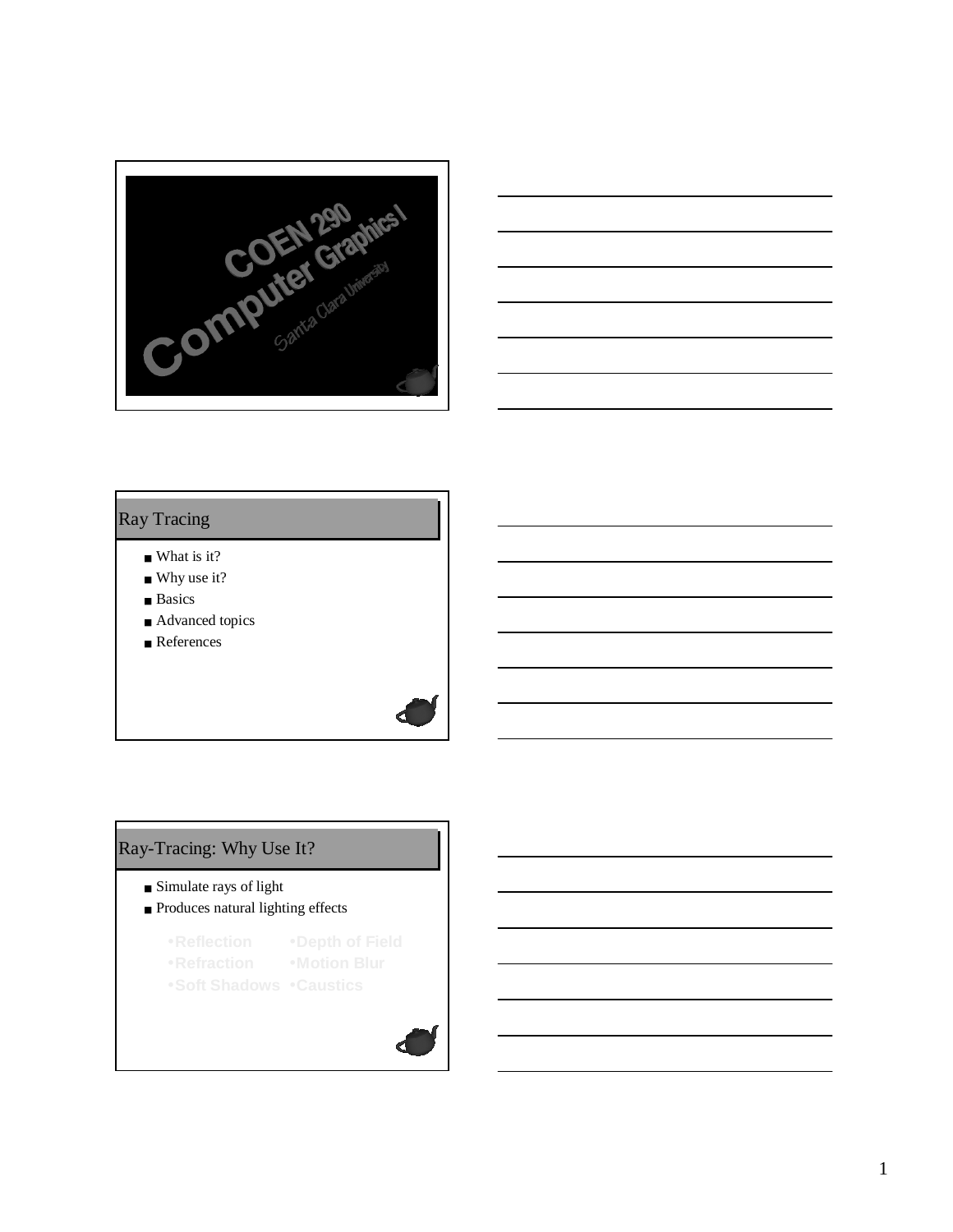# Ray-Tracing: Why Use It?

- Hard to simulate effects with rasterization techniques (OpenGL)
- Rasterizers require many passes
- Ray-tracing easier to implement



# Ray-Tracing: Who Uses It?

- Entertainment (Movies, Commercials)
- Games pre-production
- Simulation



## Ray-Tracing: History

- Decartes, 1637 A.D. analysis of rainbow
- Arthur Appel, 1968 used for lighting 3D models
- Turner Whitted, 1980 "An Improved Illumination Model for Shaded Display" really kicked everyone off.
- 1980-now Lots of research

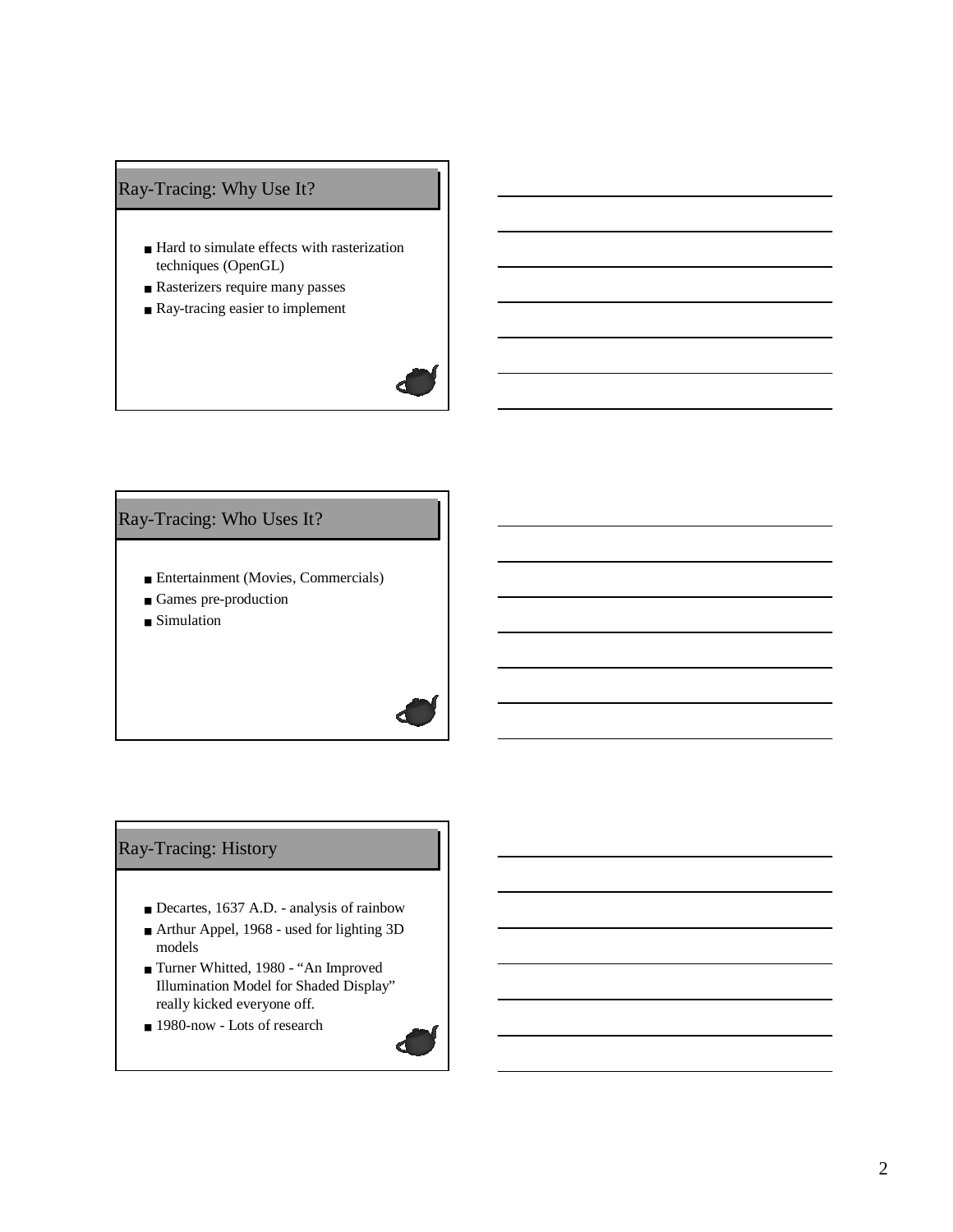## The Basics

- Generating Rays
- Intersecting Rays with the Scene
- Lighting
- Shadowing
- Reflections







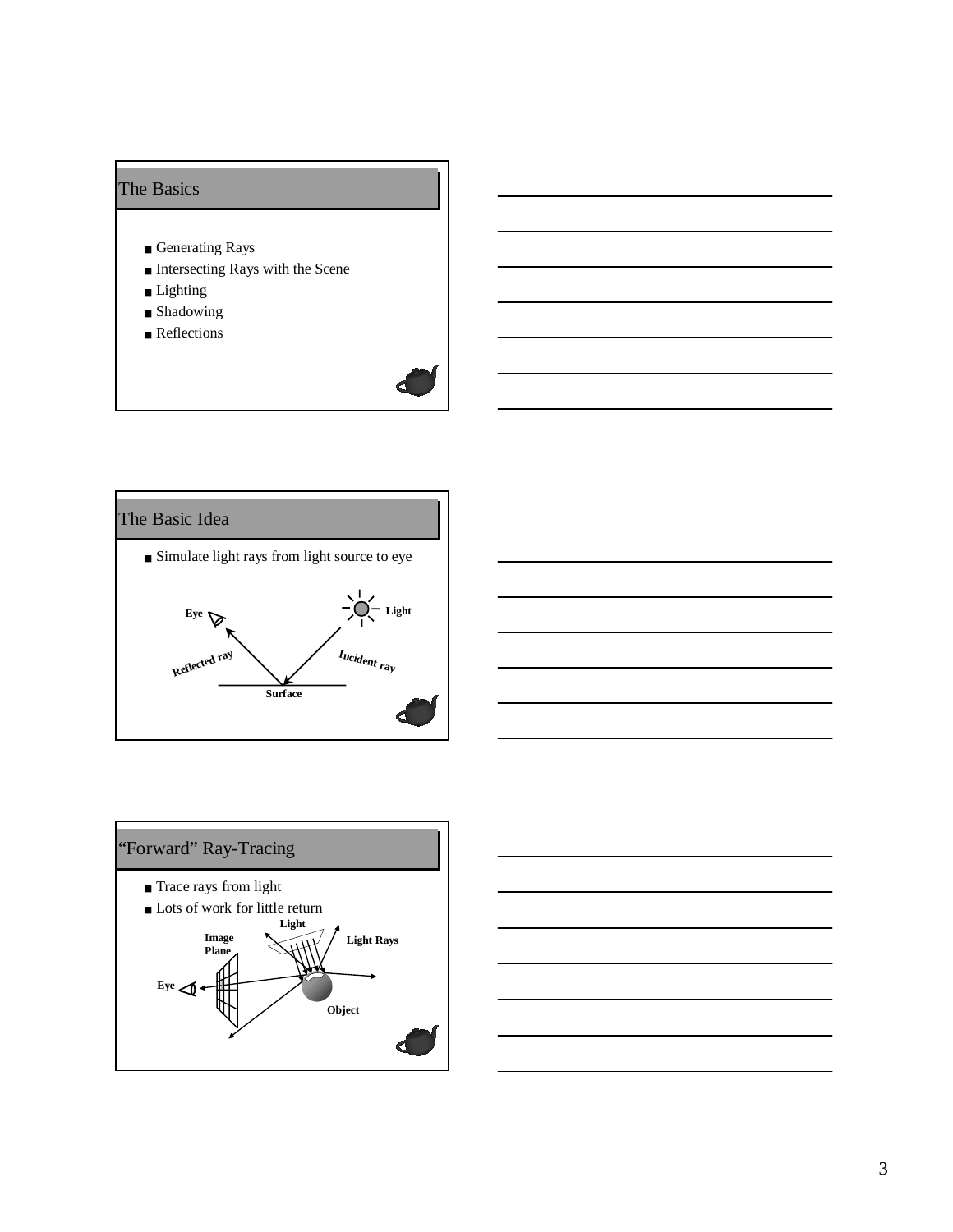









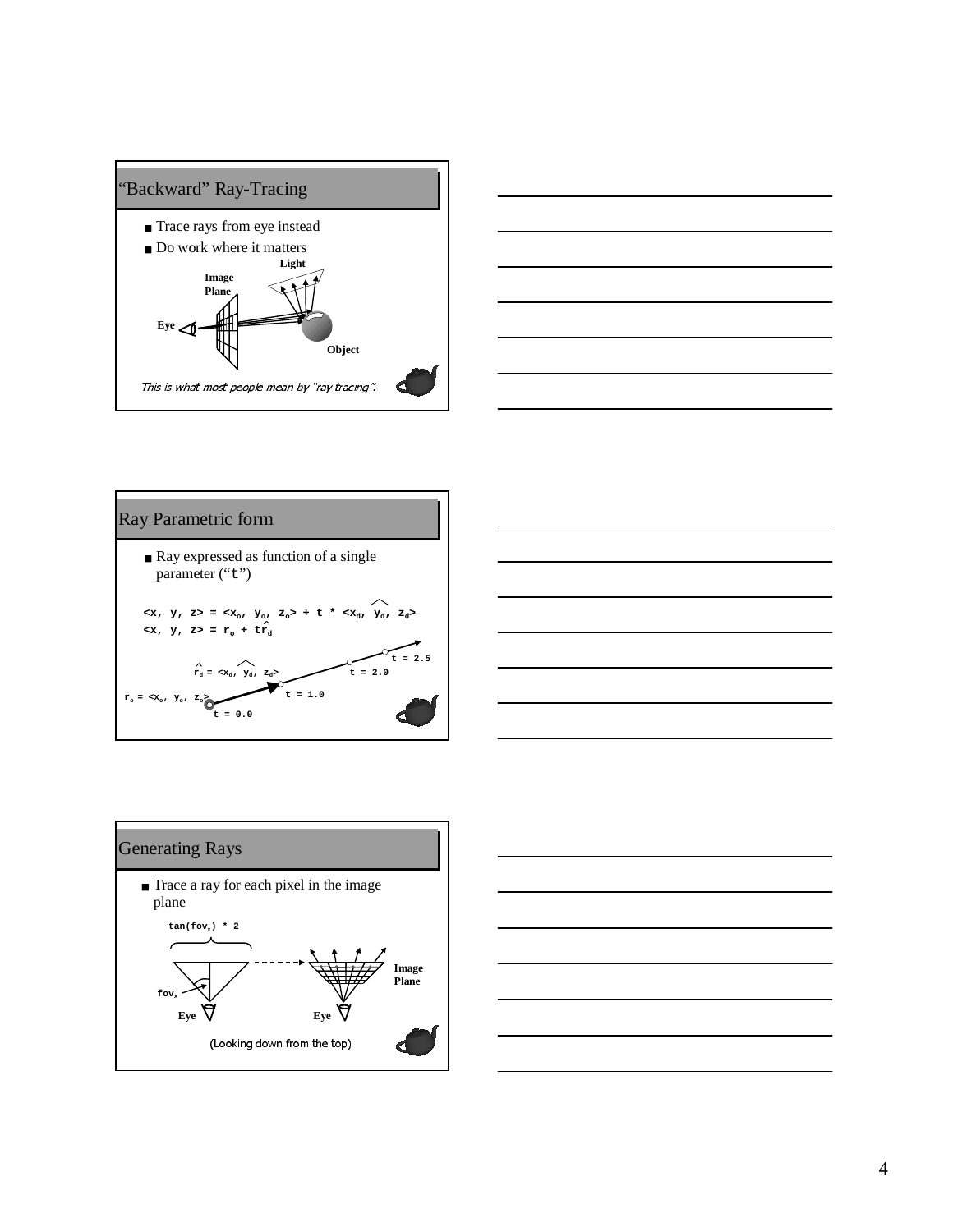





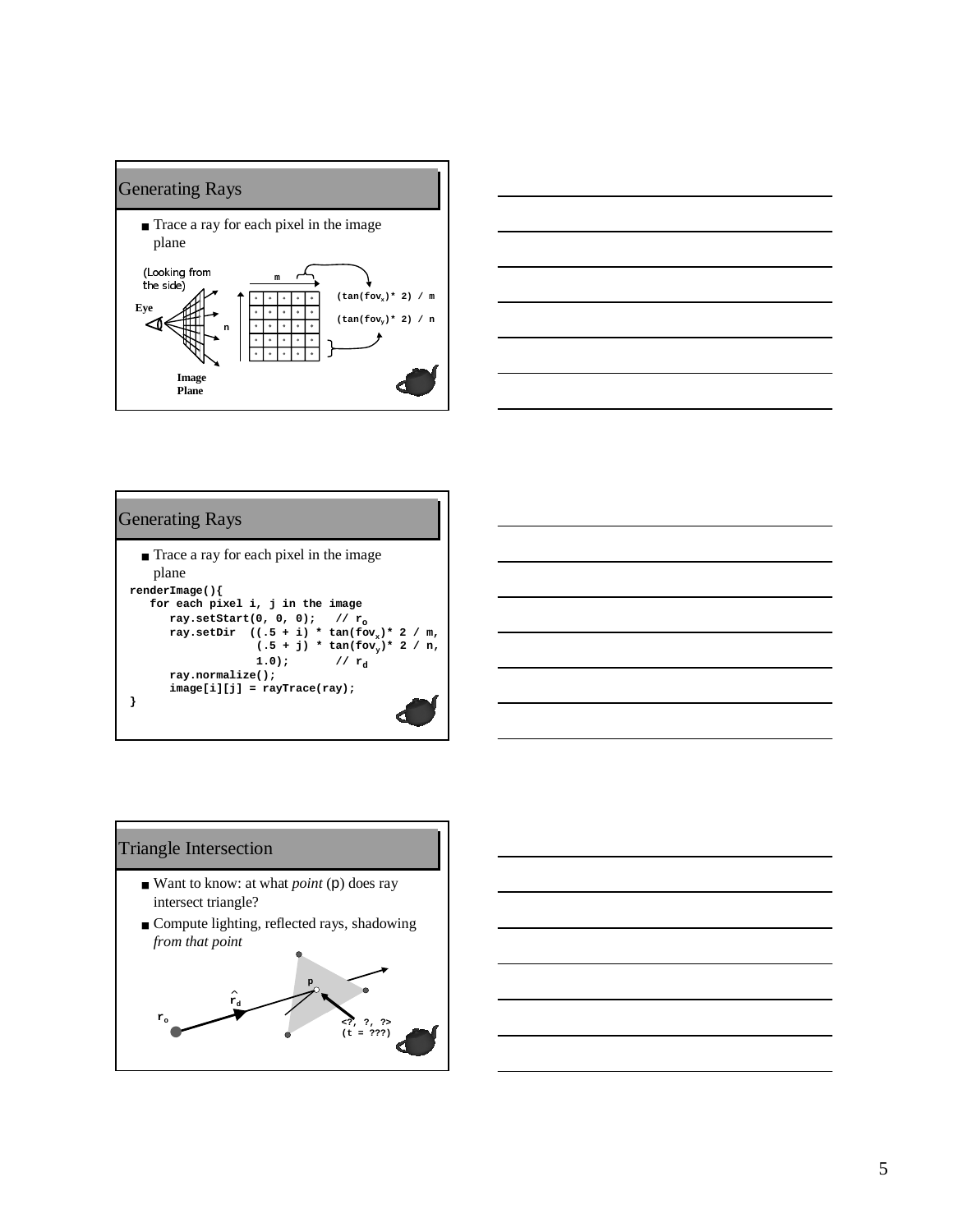









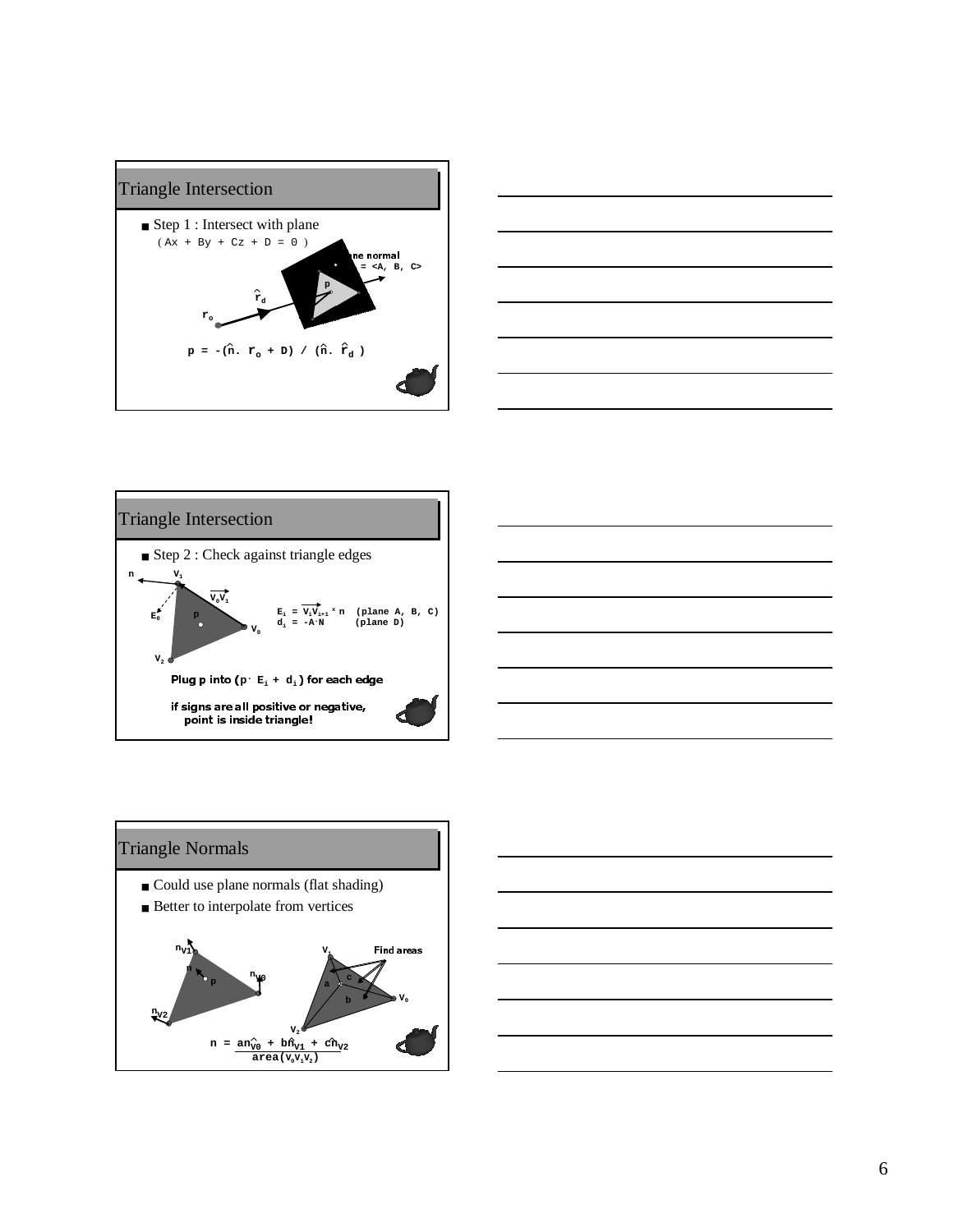# Finding Intersections

■ Check all triangles, keep the closest intersection

```
hitObject(ray) {
   for each triangle in scene
      does ray intersect triangle?
      if(intersected and was closer)
         save that intersection
   if(intersected)
      return intersection point and normal
}
```


# Lighting

- Use modified Phong lighting
	- similar to OpenGL
	- simulates rough and shiny surfaces

#### **for each light**

 $I_n = I_{ambient}K_{ambient}$  + **IdiffuseKdiffuse (L.N) +**  $\mathbf{I}_{\text{specular}}\mathbf{K}_{\text{specular}}$  (R<sup>.</sup>V)<sup>n</sup>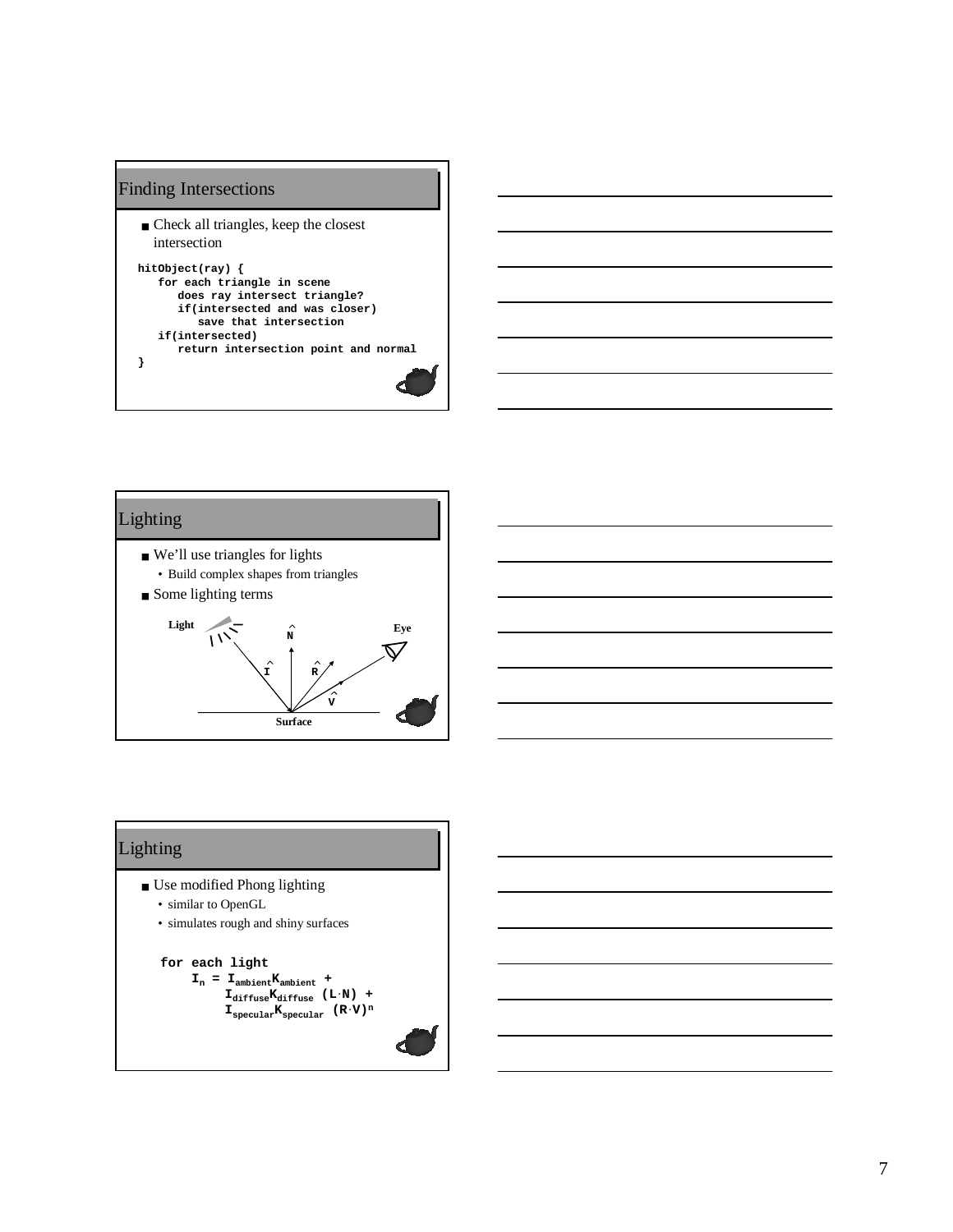







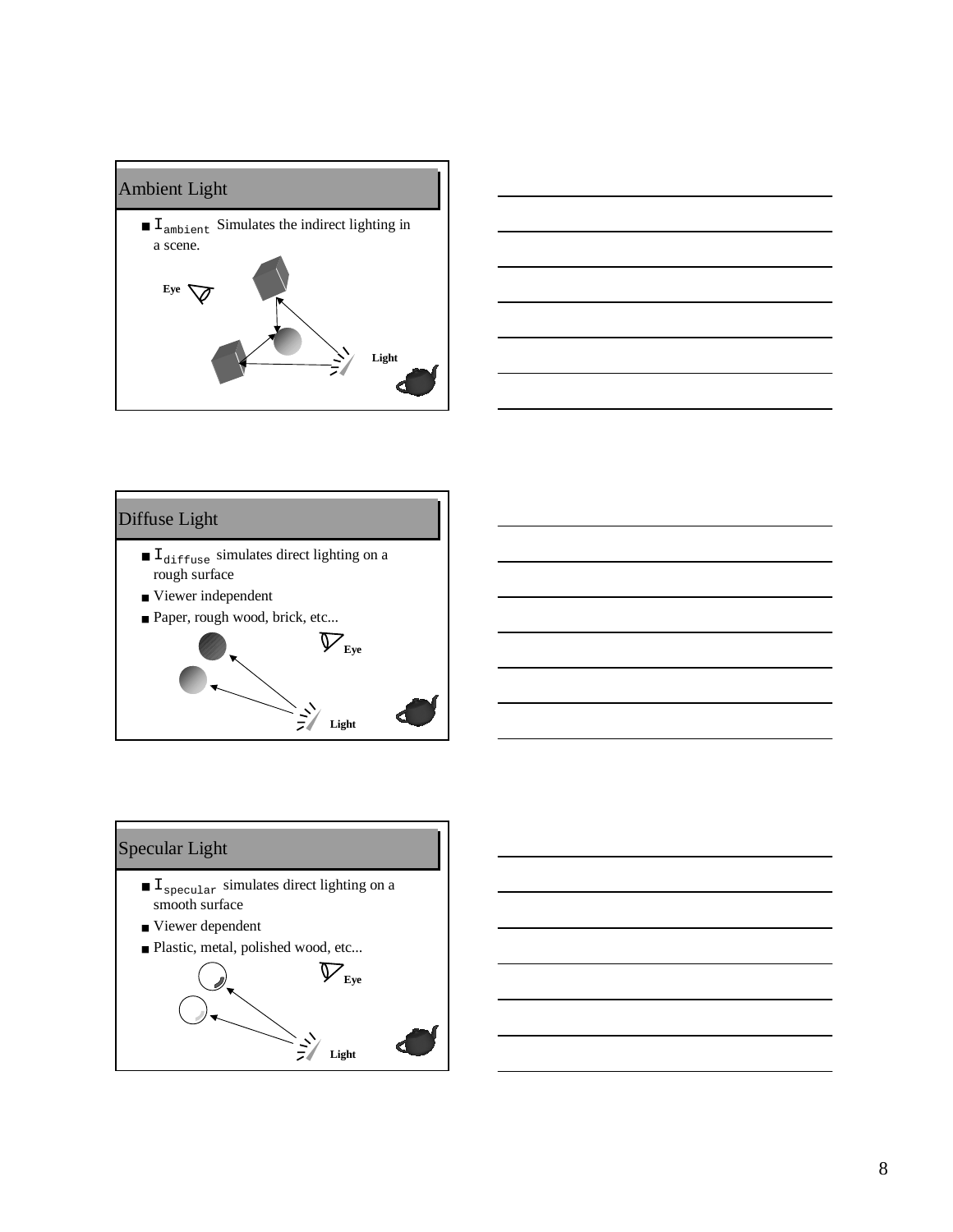





# Putting It All Together

```
■ Recursive ray evaluation
```

```
rayTrace(ray) {
    hitObject(ray, p, n, triangle);
    color = object color;
    if(object is light)
        return(color);
    else
        return(lighting(p, n, color));
}
```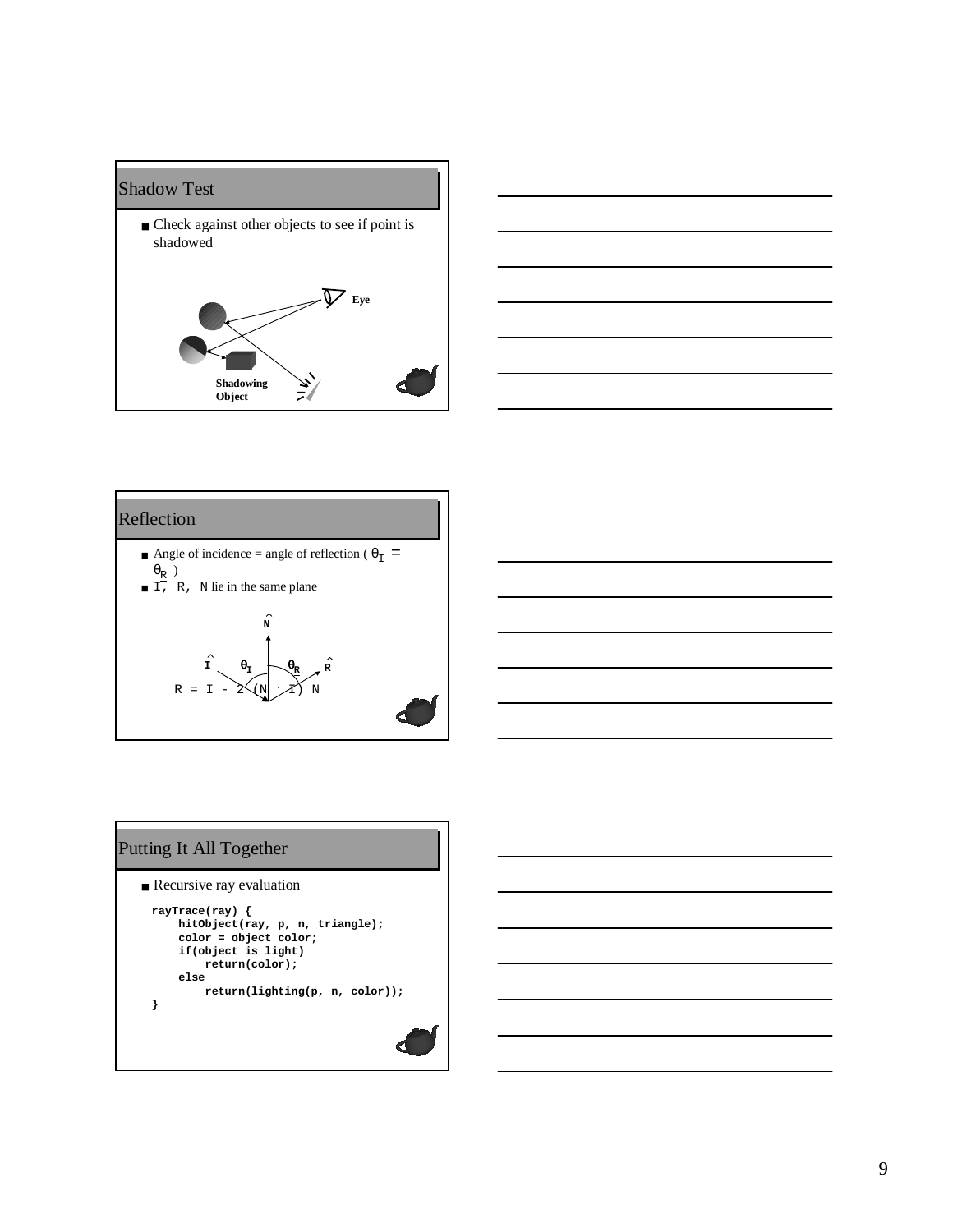

# Putting It All Together

```
■ The main program
```

```
main() {
    triangles = readTriangles();
    image = renderImage(triangles);
   writeImage(image);
}
```
#### This is A Good Start

- Lighting, Shadows, Reflection are enough to make some compelling images
- Want better lighting and objects
- Need more speed

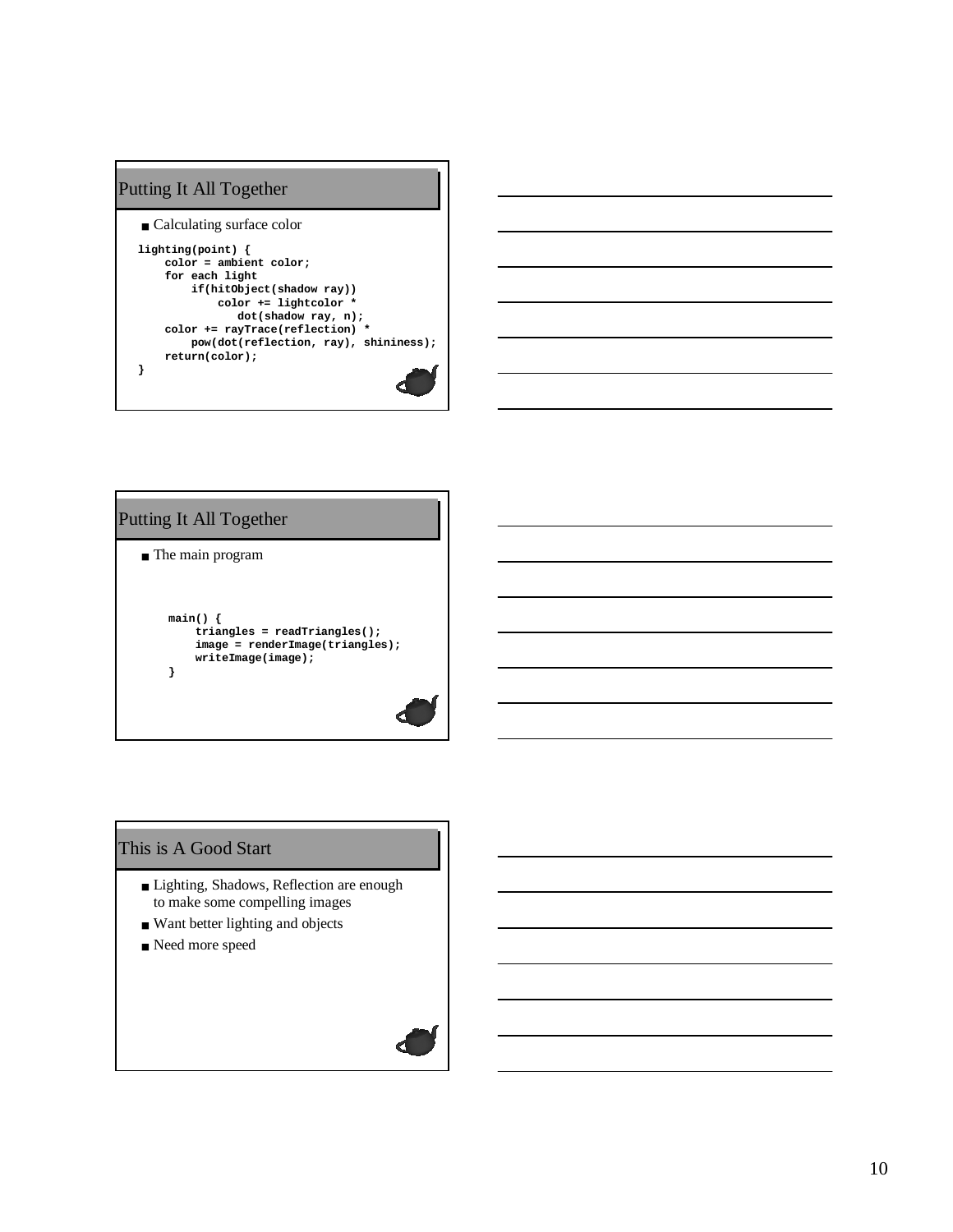# More Quality, More Speed

- Better Lighting + Forward Tracing
- Texture Mapping
- Modeling Techniques
- Motion Blur, Depth of Field, Blurry Reflection/Refraction • *Distributed Ray-Tracing*
- Improving Image Quality
- Acceleration Techniques



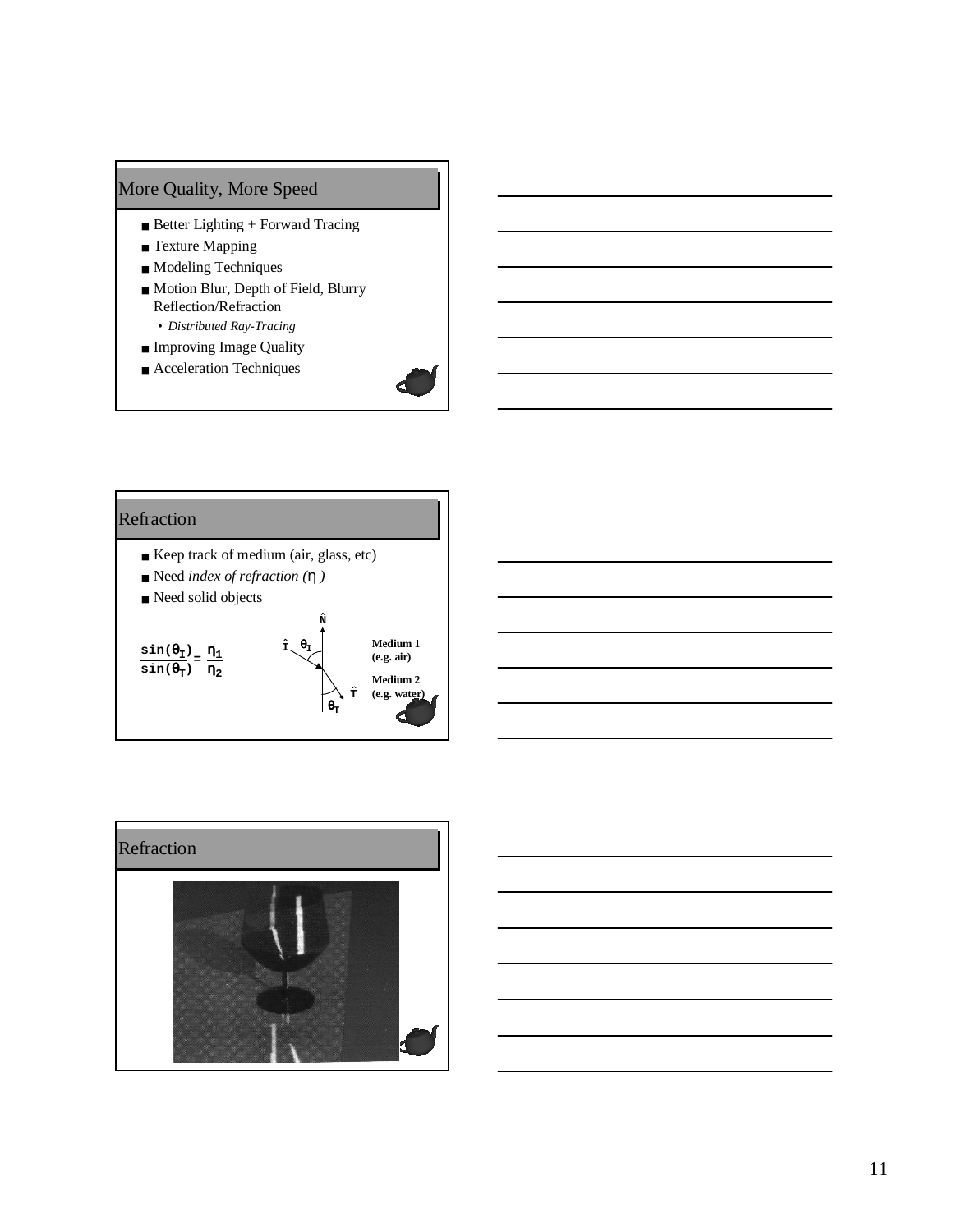# Improved Light Model

- Cook & Torrance
	- Metals have different color at angle
	- Oblique reflections leak around corners
	- Based on a microfacet model



# Using "Forward" Ray Tracing

- Backward tracing doesn't handle indirect lighting too well
- To get *caustics*, trace <u>forward</u> and store results in texture map.

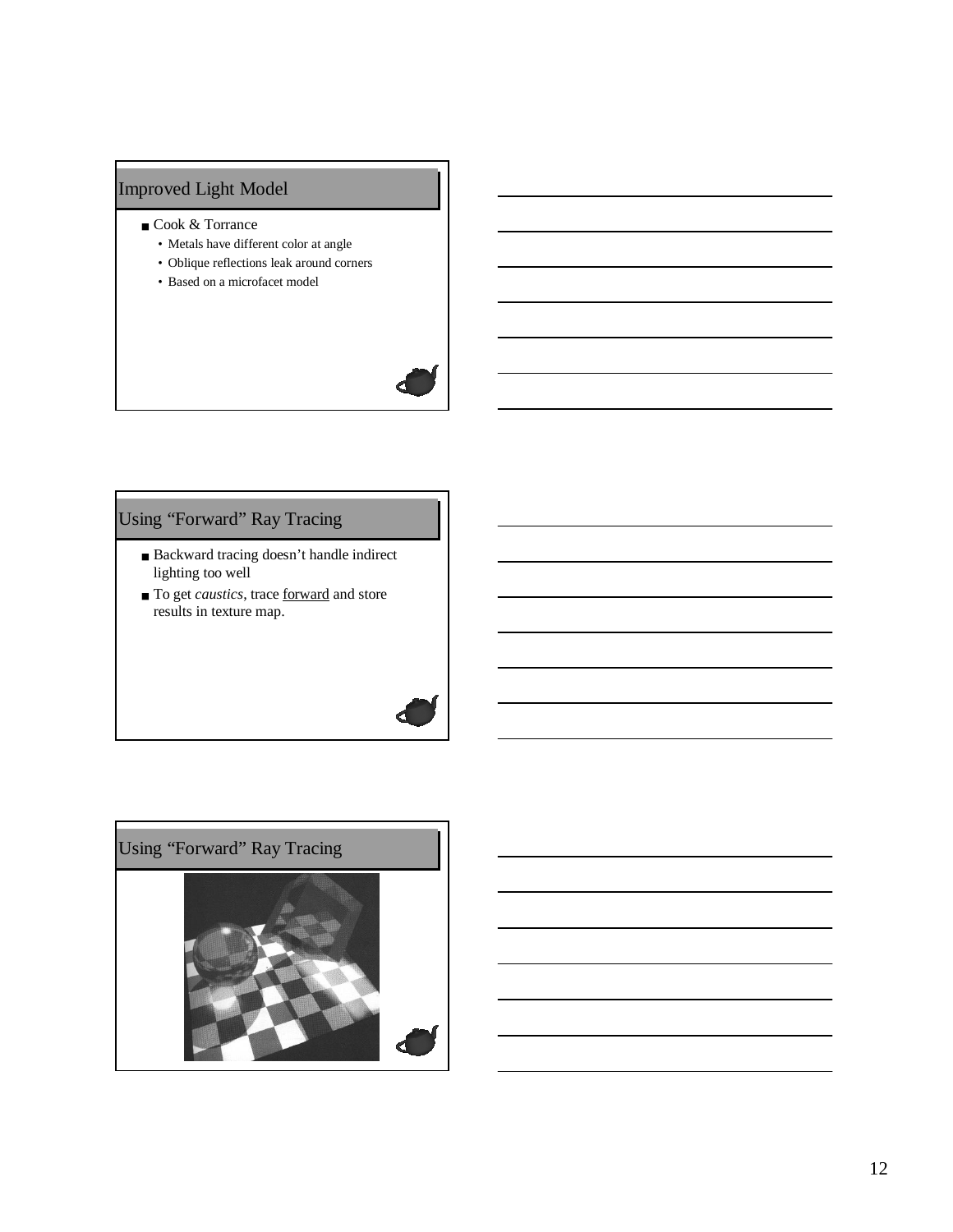# Texture Mapping

- Use texture map to add surface detail • Think of it like texturing in OpenGL
- Diffuse, Specular colors
- Shininess value
- Bump map
- Transparency value



## Parametric Surfaces

- More expressive than triangle
- Intersection is probably slower
- u and v on surface can be used as texture s,t

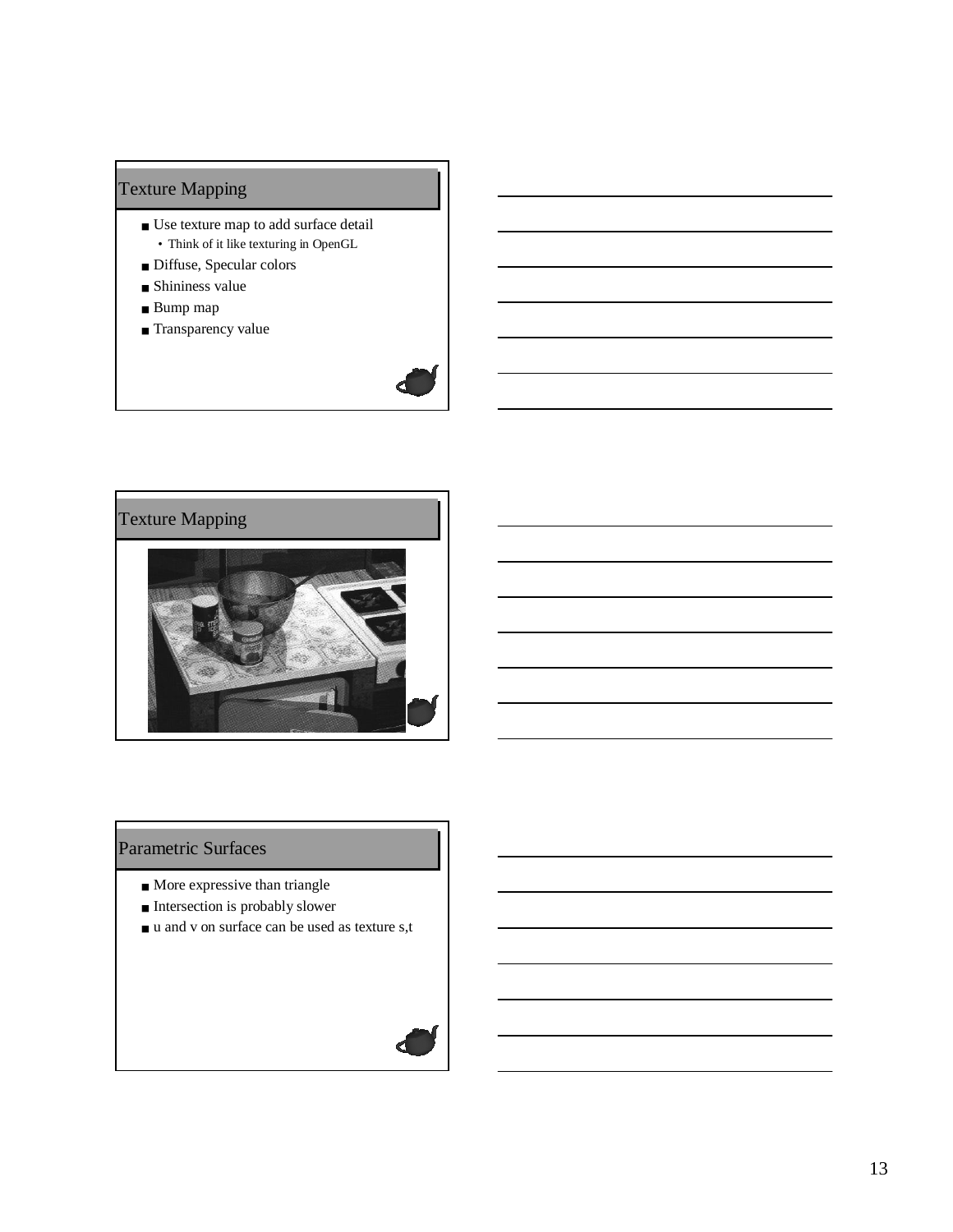

#### Hierarchical Transformation

- Scene made of parts
- Each part made of smaller parts
- Each smaller part has transformation linking it to larger part
- Transformation can be changing over time Animation



## Distributed Ray Tracing

- Average multiple rays instead of just one ray
- Use for both shadows, reflections, transmission (refraction)
- Use for motion blur
- Use for depth of field

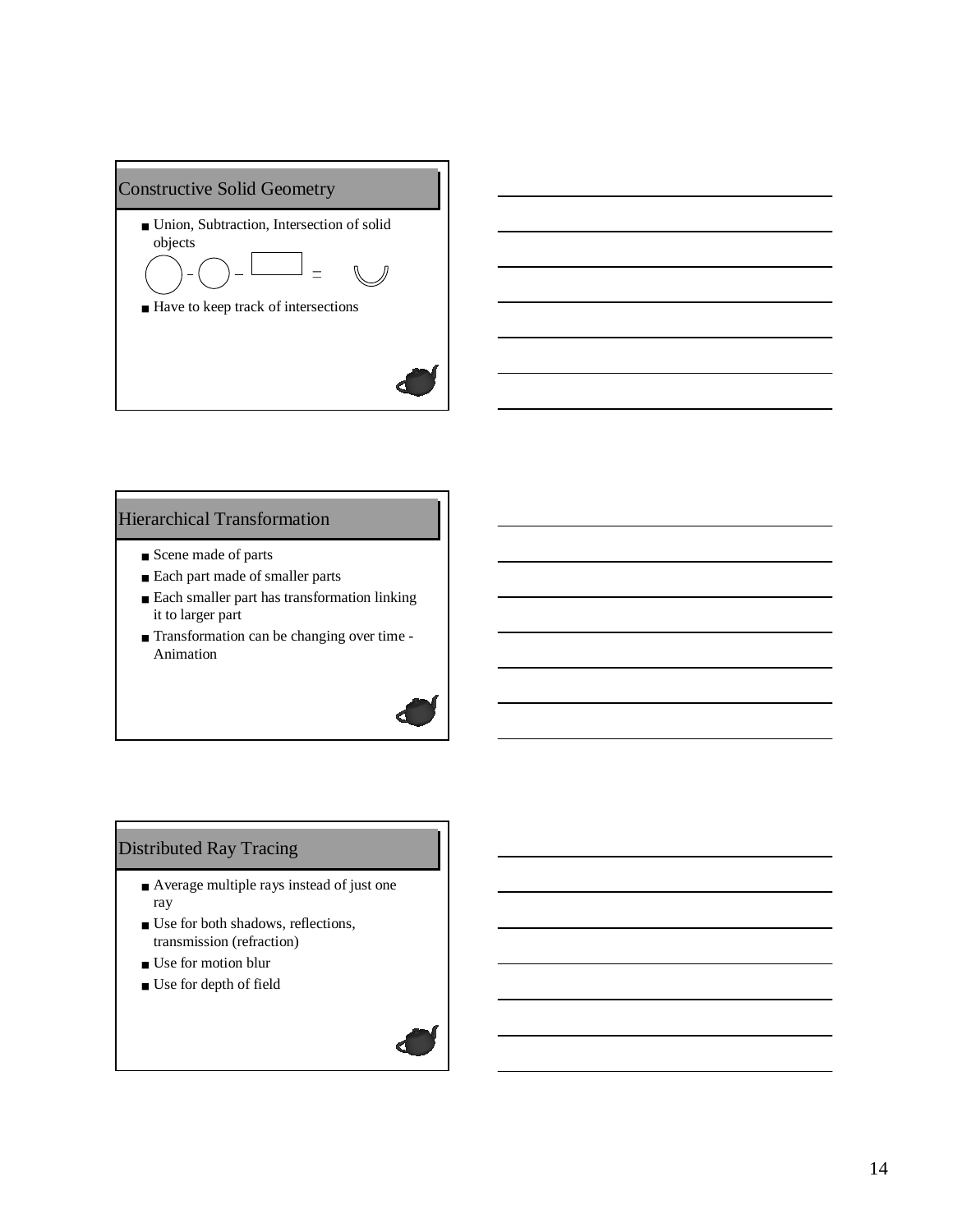



# Distributed Ray Tracing

- One ray is not enough (jaggies)
- Can use multiple rays per pixel *supersampling*
- Can use a few samples, continue if they're very different - *adaptive supersampling*
- Texture interpolation & filtering



#### Acceleration

- 1280x1024 image with 10 rays/pixel
- 1000 objects (triangle, CSG, NURBS)
- 3 levels recursion

39321600000 intersection tests 100000 tests/second -> 109 days! *Must use an acceleration method!*

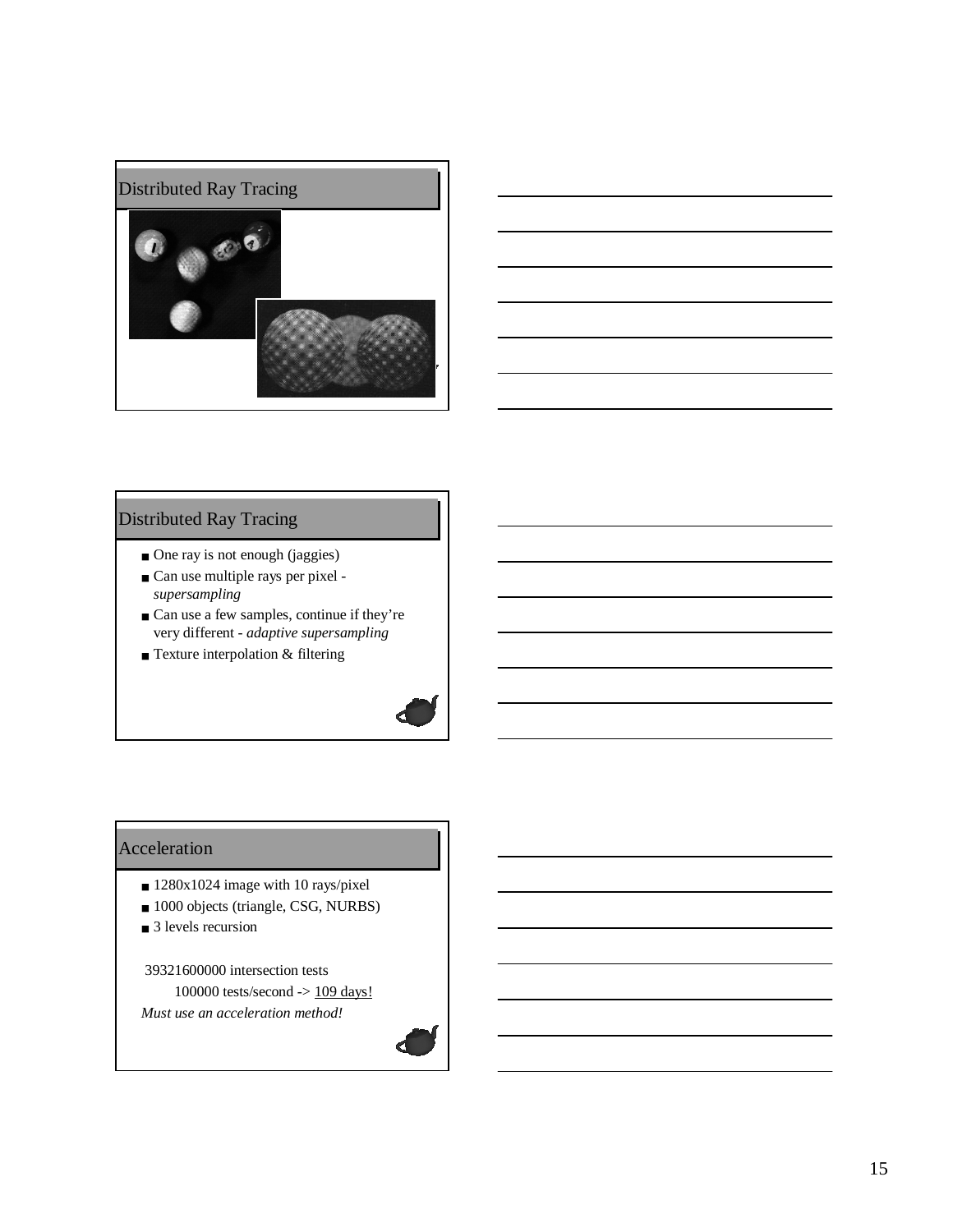



# Space Subdivision

- Break your space into pieces
- Search the structure linearly



# Parallel Processing

■ You can always throw more processors at it.